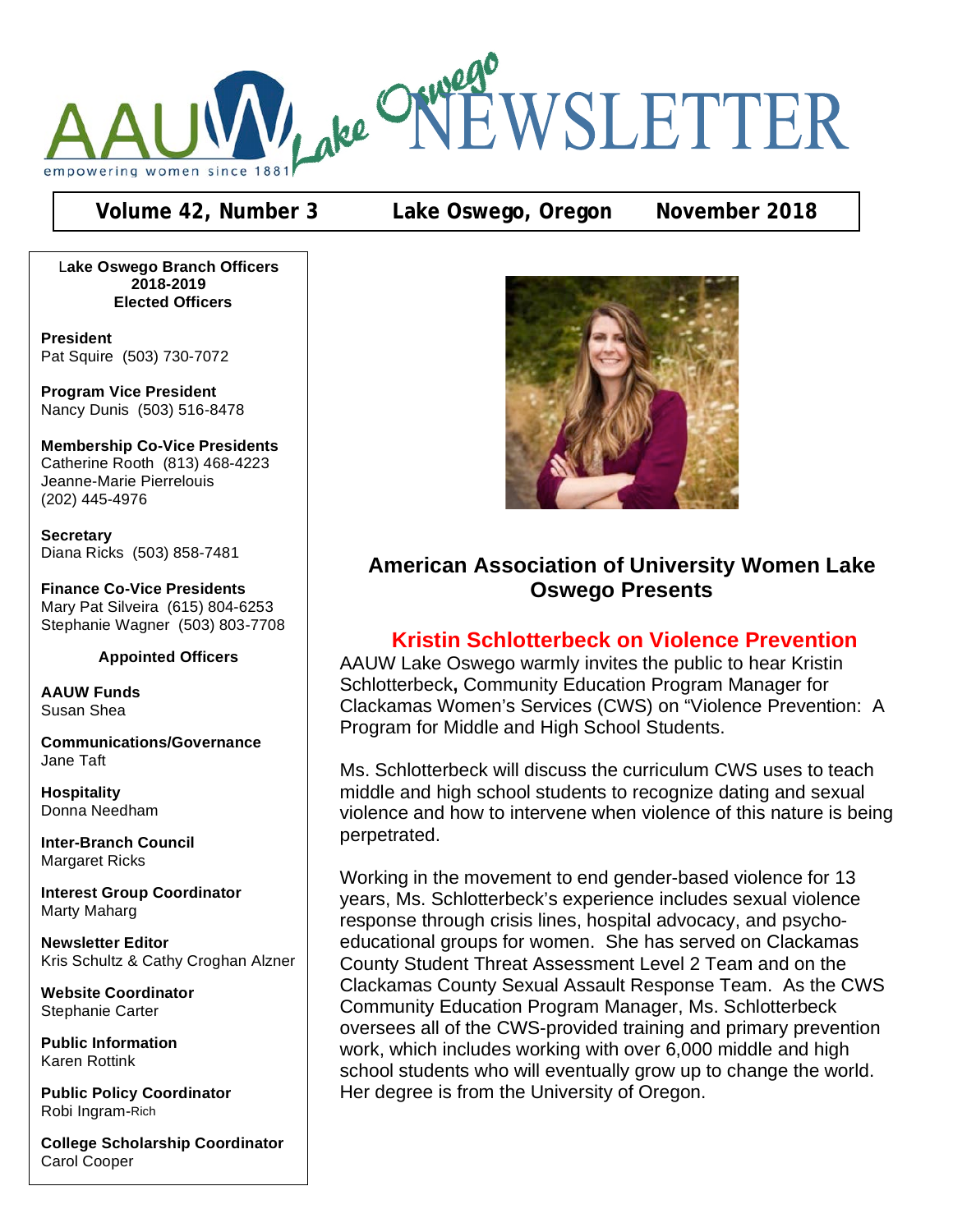# **Squire's Scribblings**

Pat Squire, President

Our October 13th branch meeting was fantastic. Our friends from League of Women Voters, our own Robi Ingram-Rich and Farol Kahle, were wonderful impartial presenters on the ballot measures – as is their role. Mary Pat Silveira followed up by describing AAUW Oregon's voting recommendations for the ballot measures. The overflow crowd of sixty five, which included members of the Tigard branch as well as many community members, was riveted; I saw many people taking notes. Thanks to all who participated.



Pat Squire and speakers Farol Kahle (center) and Robbie Ingram-Rich (right)

What does it take to say yes to an opportunity? When should we say no? Opportunities, volunteer "jobs," events to attend, donations to give, people to support - - how do we decide? We are faced with these decisions, one-way or another, if not daily, then at least often.

Our branch is fortunate to have a fantastic group of volunteers. Of our board members in attendance at our highly successful October meeting, every single one of them played an active role. I think that is both admirable, and fantastic! We are lucky! (If you don't know who all of the volunteer board members are, look at the Newsletter front page - and don't forget to thank them next time you see them.)

Lately I've been in the position of recruiting volunteers for three different activities, two of them having to do with AAUW. One is for Lake Oswego Reads. My most successful recruit so far is a busy student. He probably is over-worked and I know he is not paid for his volunteer work, but he readily said yes to my request. (More on that in December.)

We all have reasons for our responses to "asks". A political donation? " I already gave what I felt appropriate." A new volunteer opportunity/responsibility? "Am I over-committed already?" "How much time will it realistically take?" "Do I have the energy to give more?" For me, sometimes the answer is this: is someone else willing and able to do the job? If I can identify someone else that might find this interesting and fulfilling, I want them to take it on. If it looks like no one else is going to step up, I feel I should. There are many reasons not to do things: personal or family health issues, stress level, time commitment, already too busy, I'm getting ready to move….you name it; all are valid reasons. But, if it engages your passion, if you think you can do it without too much stress, or if you feel good about helping where you are needed, I say go for it! You just have to know your limitations, and we all should by now. But in the end, volunteering is so rewarding, the satisfaction of a job well done is very worth your time and effort.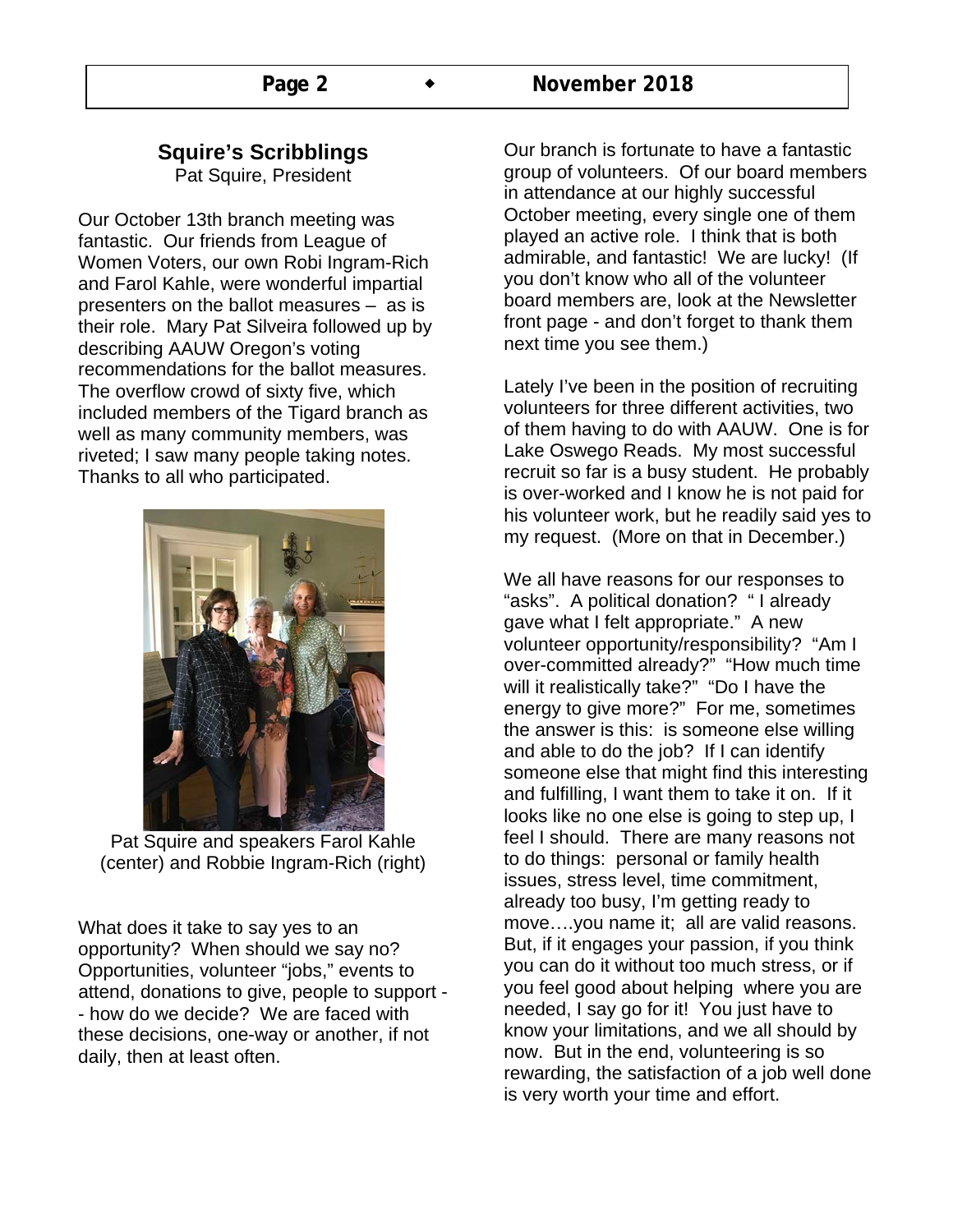### **AAUW of Oregon: Vote no on Measures 103, 104, 105 and 106**

Mary Pat Silveira Member AAUW Oregon Public Policy Committee

AAUW is a non-partisan organization, and it does not support candidates or political parties. It does, however, speak out on policies that impact women and families and that could either advance or undermine AAUW's public policy priorities. This year in Oregon, we will be voting on six separate Ballot measures.

The AAUW Public Policy Committee of Oregon works closely with the national AAUW office to analyze these Ballot Measures as part of its mandate to advance equity for Oregon's women and girls through advocacy and legislative participation. Of the six Measures on the ballot for November, it has determined that four of them may or will have a negative impact on women, as follows:

Measures 103, 104 and 106 all call for Constitutional amendments. In general, Oregon AAUW believes that the state Constitution should not be changed without a compelling reason. None of these Measures meets that standard.

In addition:

Measure 103 is not really about groceries. It is so broadly written that there is already confusion about what can and cannot be taxed were it to pass. For example, it would exempt or impact a wide range of corporate taxes and transactions. The state could not even collect fuel taxes from grocers' truck

fleets. It would also remove the flexibility of local governments to tax any groceries, including sugary drinks. Overall it would embed certain special interests within the constitution and remove a potential source of revenue for programs that support the economic and social well-being of all. Vote NO on Measure 103

Measure 104 would require a 3/5 majority vote in both the House and Senate in order to enact tax exemptions, credits and deductions. This would make it virtually impossible to raise fees for, e.g., license fees, and it would lock in existing tax breaks. The result would be less revenue and therefore reduced funding for healthcare, education, and other important social, economic services for all.

Vote NO on Measure 104

Measure 105 repeals the current law limiting the use of state and local law enforcement resources to enforce federal immigration laws. This Measure could open the door to racial profiling, support separation of families and increase fear among immigrants, including those who are legally documented. Women are particularly vulnerable, since crimes, including rape and other sexual assault, may go unreported. The Measure is unnecessary, since current law does not prevent federal authorities from apprehending undocumented persons. Vote NO on Measure 105

Measure 106 would prohibit the use of any public funds, either directly or indirectly, for abortion. This would include removing coverage of abortion from the Oregon Health Plan as well as from all public employees. It sets a dangerous precedent by allowing special interests to decide which medical procedures insurance can or cannot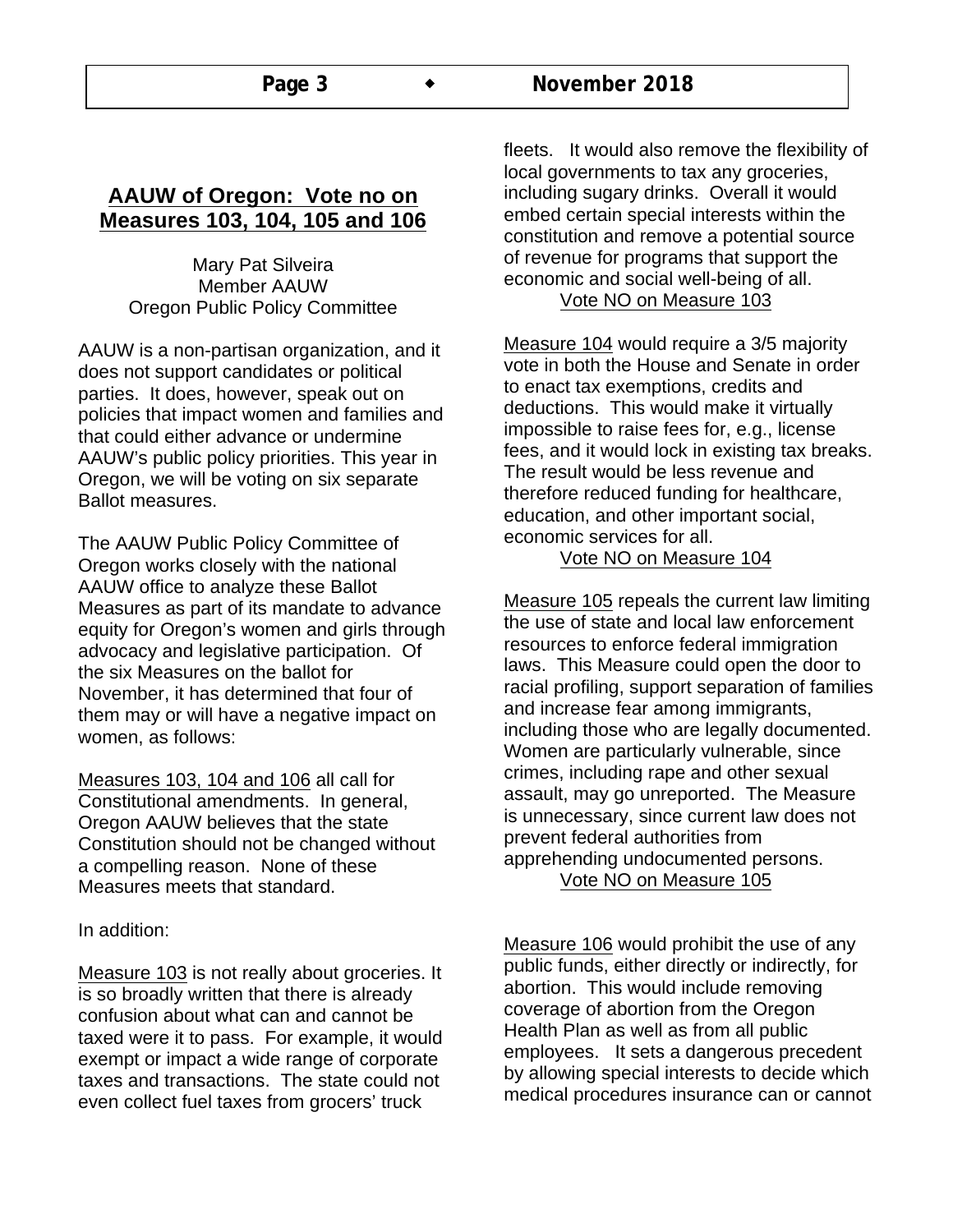cover, permanently removing coverage to reproductive health care to hundreds of thousands of vulnerable Oregonians. AAUW supports quality, affordable and accessible health care for all, including reproductive health care.

Note NO on Measure 106

# **Tax Deductible Donations**

\*\*\*\*\*\*\*\*\*\*\*\*\*\*\*\*\*\*\*\*\*\*\*\*\*\*\*\*

Stephanie Wagner

AAUW Lake Oswego recently has established a tax-deductible fund through AAUW Oregon Special Projects, the 501(c)(3) arm of the state organization. The name of our fund is the LOAAUW Education and Scholarship fund. Donations to this fund support scholarships for Clackamas Community College students and education projects promoting equality for women. The branch currently is supporting education toward understanding Oregon's new Equal Pay statute and Title IX implementation in K-12 education.

Contributions to this fund are tax deductible under current federal and state law. To make a contribution **make checks out to LOAAUW E&S Fund. Checks can be mailed to PO Box 416, Marylhurst, OR 97036.**

Thank you for supporting women in Oregon! Keep watching the newsletter for updates on our education projects and scholarships.



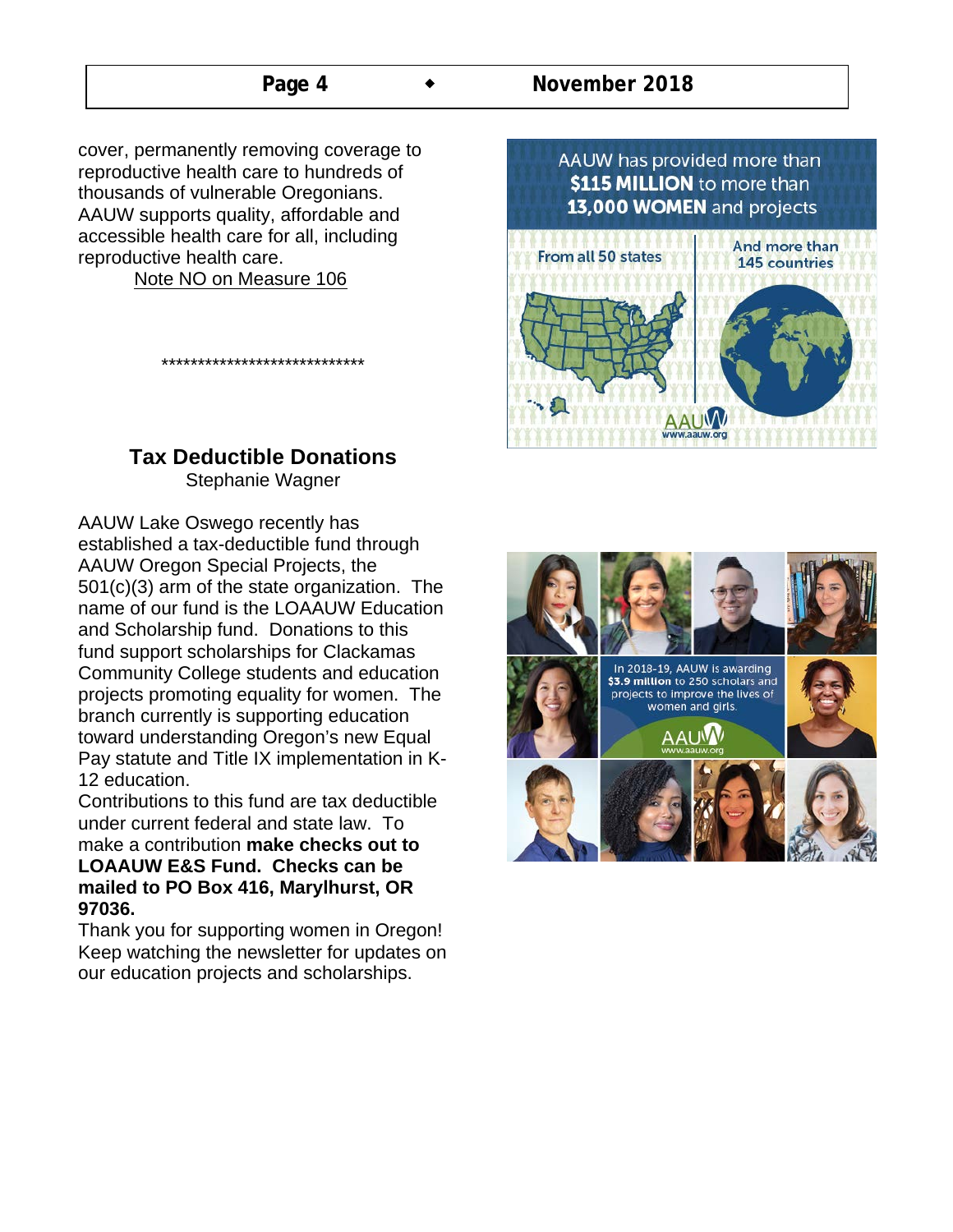### **Advocacy for Title IX**

Advancing Title IX support in Oregon schools is a major focus of the LOAAUW Advocacy Group. Eight members of the group attended a special session on Title IX and gender discrimination in Oregon schools on September 21<sup>st</sup> in Portland. The talk was sponsored by the Oregon Women's Equity Coalition (OWEC) and organized by Trish Garner, AAUW State Public Policy Director.

Jackie Sandmeyer, a Title IX expert, was the keynote speaker and spoke at last year's Lobby Day in Salem. Sandmeyer has extensive experience in the subject and has been a member of the Oregon Attorney General's Sexual Assault Task Force and has done numerous trainings to provide best practices and provide technical assistance. She is founder and principal of TIX Educational Specialists, LLC, focusing on sexual harassment and gender discrimination in schools. She clearly outlined some of the problems and the incidence of reported sexual harassment and bullying.

The meeting, well attended by OWEC and others, focused on future legislation to provide two full-time people (more than the current ¼ time person) in the Oregon Department of Education devoted to Title IX. State Representative Andrea Salinas attended and will be proposing the legislation during the 2019 legislative session, heavily supported by AAUW (Garner has written a statement) partnering with OWEC and others.



Front row: Jackie Sandmeyer, Marty Maharg, Andrea Salinas (LO State Repersentative) Back row: Cathy Croghan Alzner, Kris Schultz, Mary Pat Silveira, Pat Squire, Jeanne Lemieux, Diana Ricks, Stephanie Wagner

### **Take the Pledge to Protect Title IX**

\*\*\*\*\*\*\*\*\*\*\*\*\*\*\*\*\*\*\*\*\*\*\*\*\*\*\*\*

Title IX is essential to ensuring that our schools are free from discrimination, including sexual harassment and violence. But recently, Secretary of Education Betsy DeVos took action to roll back protections for survivors of sexual assault.

Later this year, the Department of Education is expected to change Title IX's regulations, which could have significant implications for students' civil rights and federal enforcement of the law. With progress under threat, we all must be ready to make our voices heard.

**Help fight back against attacks on Title IX by pledging to take part in AAUW's upcoming campaign to protect Title IX.**

https://www.aauw.org/what-we-do/publicpolicy/two-minute-activist,

Once you submit this form, it will provide you with timely reminders, tools, talking points, and resources to help you maximize your impact once the Department of Education kicks off the regulatory process. Together AAUW can make a difference.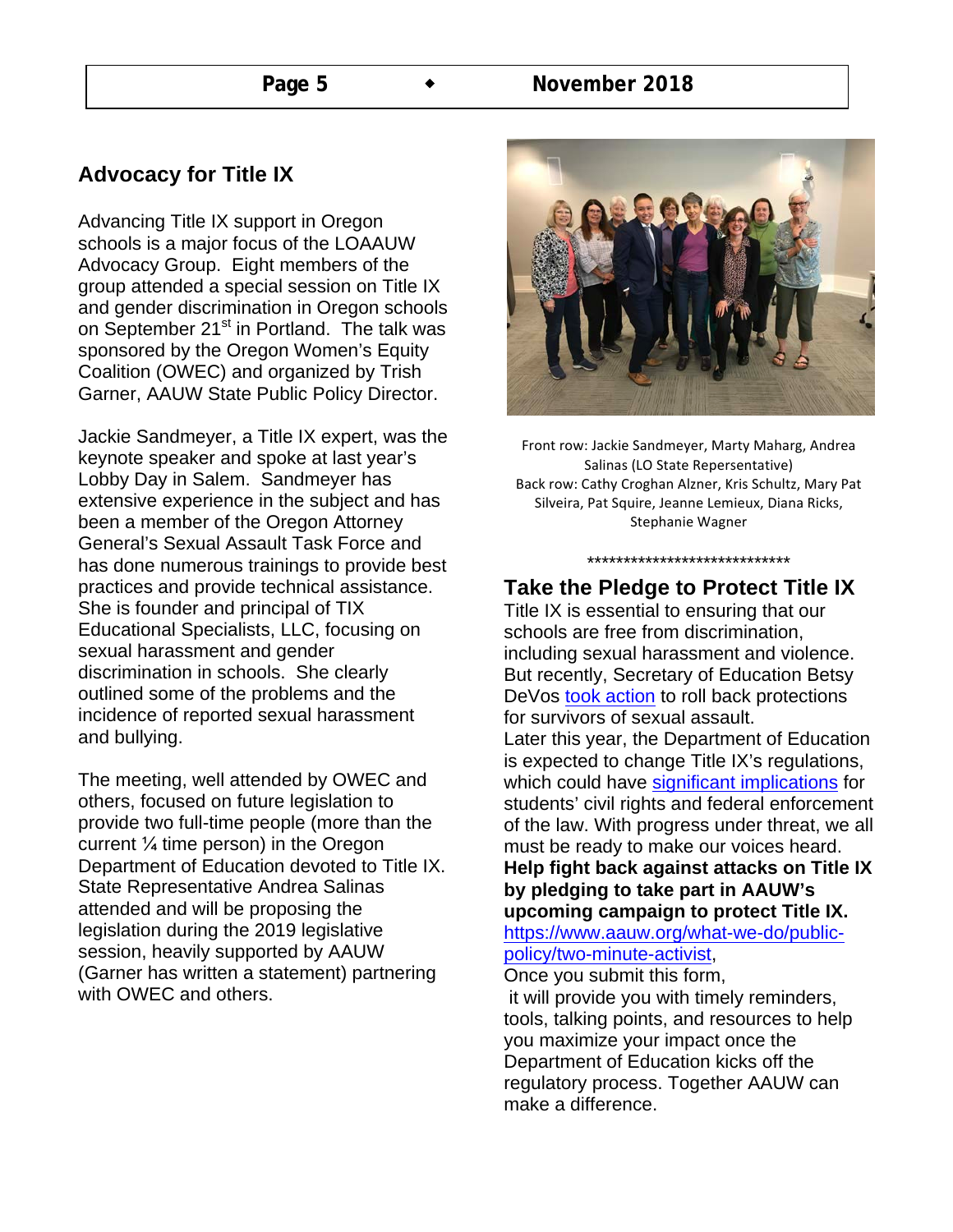| Page 6 |  | November 2018 |  |
|--------|--|---------------|--|
|--------|--|---------------|--|

### **New Member Profile Stella Pirrung** Karen Rottink



Stella, whose father immigrated from the Philippines in the 1930s, grew up in Santa Cruz County, California and later moved to Lake Oswego. Earning her bachelor's degree in Business Management from San Francisco State University, Stella began her career in San Francisco working for a small brokerage firm. Currently, Stella works at Wells Fargo Bank as an analyst dealing with home equity portfolios.

Stella and her husband Dan have two children, daughter Ashley and son Ryan both of whom attend Lake Oswego Junior High School. Stella and Dan have a passion for architecture and art, recently travelling to Los Angeles to see Vincent Van Gogh's painting, The Mulberry Tree. As a family, Dan, Stella and their children have traveled extensively, particularly throughout Europe. Civic engagement is important to Stella. She has participated in Spirit Day to promote awareness of bullying in schools, the Cascade Aids Project, Meals on Wheels and has volunteered at the Youth Diabetic Center in Tigard. Since 2013 she has been a Toastmaster with Lake Oswego Toastmasters. AAUW flyers posted at Lake Oswego Starbucks caught Stella's attention,

enticing her to join our branch. She noted that the Advocacy Group looks especially interesting. Daily exercise and walks with her family help Stella maintain her goal: to keep her life in balance.

\*\*\*\*\*\*\*\*\*\*\*\*\*\*\*\*\*\*\*\*\*\*\*\*\*\*\*\*

On October 8, at its regular school Board Meeting, the West Linn/Wilsonville School District and Board of Directors recognized the West Linn Alliance for Inclusive Community for their work with the schools and the City of West Linn to create a community that honors all of its members. The WLAIC School's Committee, of which Marty Maharg is a member, was commended for its role in promoting diversity and inclusion in the West Linn schools, collaborating with students, advocating at the district level and offering parent workshops on School Equity Teams.

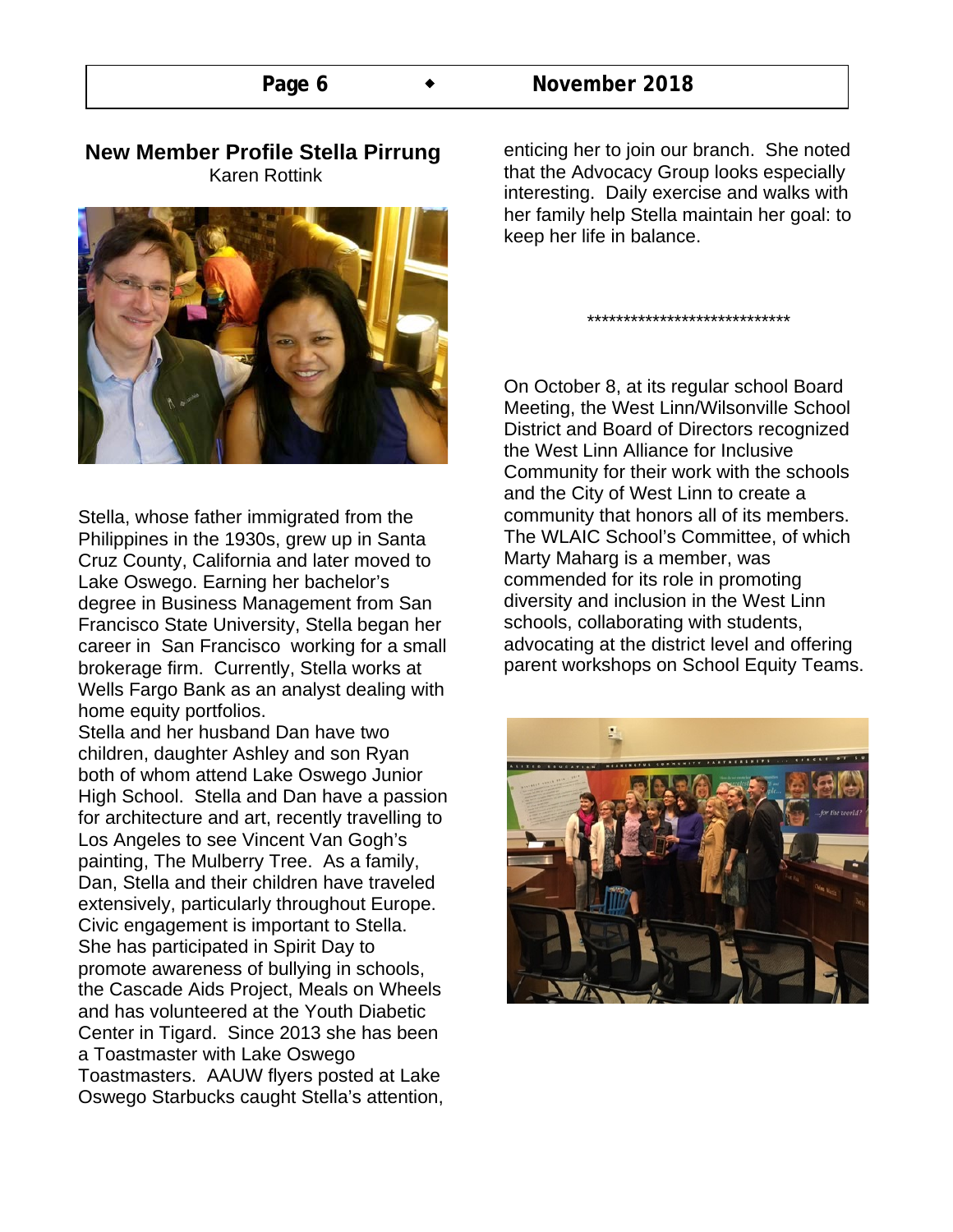### AAUW LAKE OSWEGO WINTER FUNDRAISER

### **HOLIDAY GALA**

# **SUNDAY, DECEMBER 16, 3:30-6:30pm**

# HOSTED BY STEPHANIE AND RICK WAGNER

# 14494 UPLANDS DRIVE, LAKE OSWEGO

Spouses and Friends are welcome

Cost is \$20 per person to support local scholarship



All donations support Clackamas Community College scholarships and local community education. Donations above \$20.00 are tax deductible.

Please send your checks made out to **LOAAUW Education and Scholarship Fund** to Holiday Gala, PO Box 416, Marylhurst, Oregon 97036

Questions? Contact Susan Shea susashea@gmail.com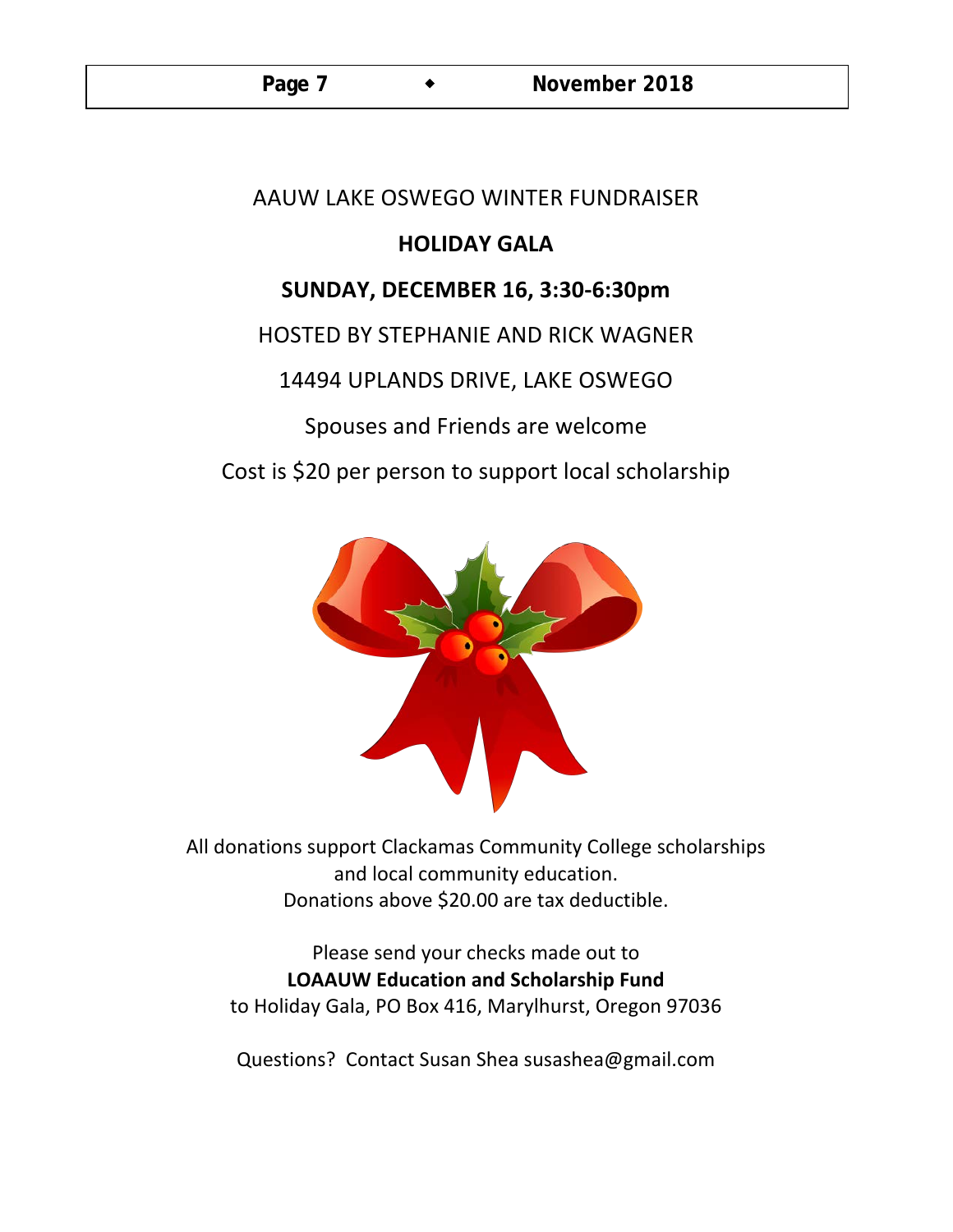### **Interest Group Activities**

#### **Tuesday Books 4th Tuesday at 11:00 a.m.**

Date: November 27 Book: *Little Fires Everywhere* by Celeste Ng Leader: Donna Needham Location: Szechuan Kitchen, Lake Oswego

For more information, contact Lynda Bigler, (503) 522-6709 libigler@icloud.com.

#### **Murder by the Book 2nd Wednesday at 12:00 p.m.**

Date: November 14 Book: *The Coroner's Lunch* by Colin Cotterill Leader: Laura Eyer Location: 4949 Meadows Rd., Suite 200, Lake Oswego

For more information, contact Jane Taft, (503) 709-3185, taft.jane@gmail.com or Stephanie Carter (971)285-5882 or secarter1@gmail.com.

#### **Interpretive Books 3rd Thursday at 9:30 a.m.**

Date: November 15 Book: *Killers of the Flower Moon* by David **Grann** Leader: Carol Cooper Hostesses: TBD

For more information, contact Ann Keddie, rlkavk50@centurytel.net or Linda Watkins, (503)694-2334, l.and.m.watkins@gmail.com**.** 

### **Thursday Evening Books 5th Thursday at 7:00 p.m.\***

Date: November 29 Book: *Canada* by Richard Ford Leader: Barbara McDonald Hostess: TBD **\*This group meets the 5th Thursday due to Thanksgiving**

For more information, contact Suzanne Kaveckis, (503) 678-1641 smkaveckis@icloud.com.

#### **Friday Books 3rd Friday at 10:00 a.m.\*\***

Date: November 16 Book: *Canada* by Richard Ford Leader: Barbara McDonald Location: West Linn Library \*\***This group meets the third Friday due to Thanksgiving.**

For more information, contact Joan Waldron, (503) 746-3995 spirit.waldron@gmail.com.

#### **Non-Fiction Books 2nd Monday at 10:00 a.m.**

Date: November 12 Book: *Between the World and Me* by Ta-Nehisi Coates Leader: Susan Shea

Location: Cortona Room at Nicoletta's Table. For more information, contact Mary Pat Silveira at mpsilveira@usa.net or (503) 344-4947.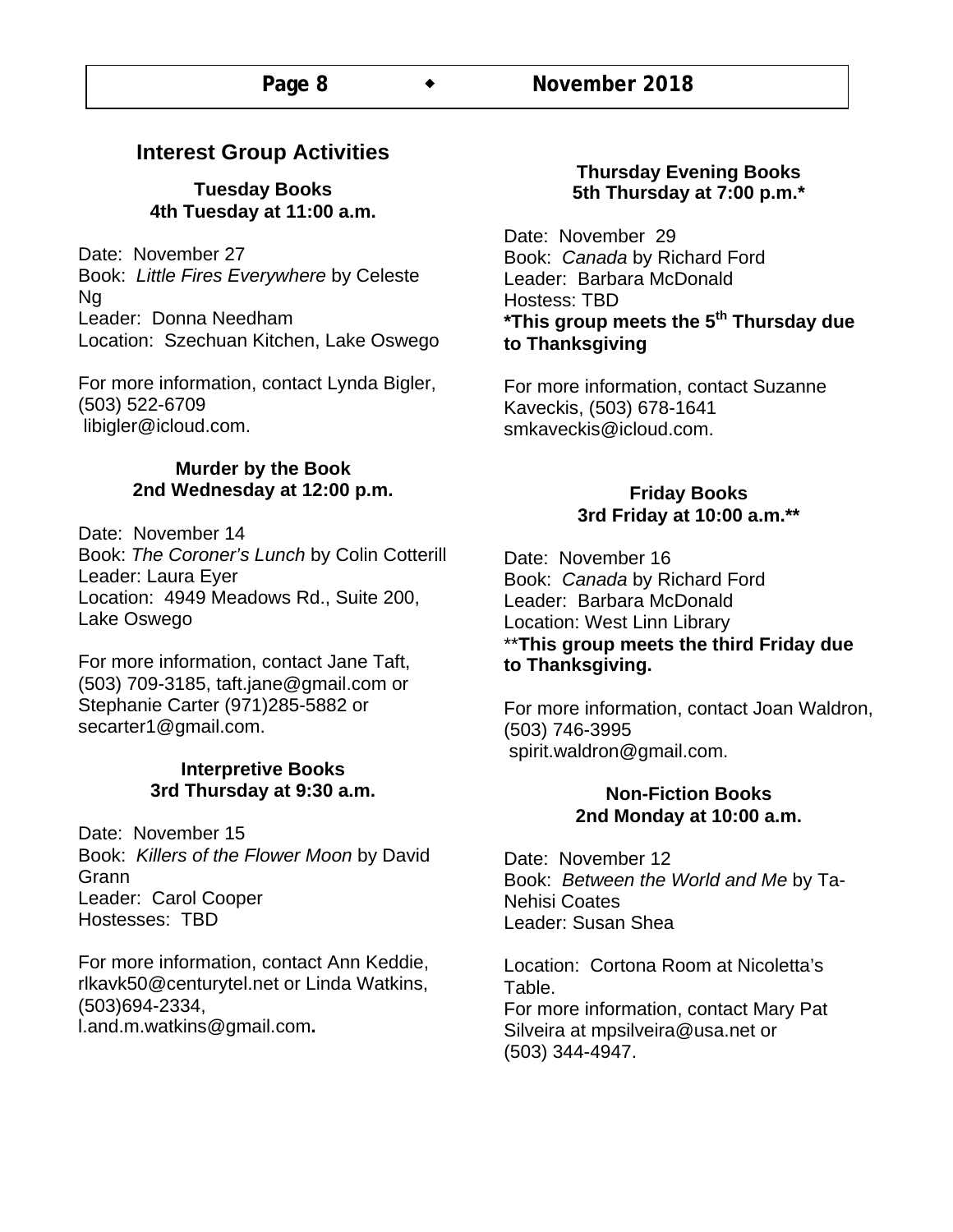#### **Laffalot Bridge 2nd Monday at 1:00 p.m.**

Date: November 12 Location: Home of Bettirae Willis

A fellowship group who play for fun and score using the Chicago method. This group is accepting new members. If you would like to join, be added to the substitute list, or for more information, contact Bettirae Willis, (503) 891-6232 (cell), bewillis@easystreet.net.

#### **Delightful Dining 6:00PM**

Date: December 1 Location: Home of Martha Schrader, 147 Fifth St Lake Oswego

Join us for a delightful Italian Christmas Feast dinner. Please RSVP to Jane Taft no later than November 21. If you are interested in this group, please contact Jane Taft, (503) 709-3185, taft.jane@gmail.com

#### **Lunch Bunch 3rd Tuesday at 11:30 a.m.**

Date: November 20 Place: Hunan Pearl Restaurant 15160 Bangy Rd, Lake Oswego area. Reservations are required. If you are interested in joining us, please contact Diana Ricks at dmricks472@gmail.com or (503)858.7481 or (503) 636-1222.

Lunch Bunch is an informal gathering of LOAAUW branch members to chat and experience enjoyable restaurants in the

> **Portland Center Stage** Date and Time Vary

Season ticket holders for the Portland Center Stage's Thursday matinees will enjoy a year of musicals, dramas and comedies. For more information, contact Betty Barber at (503) 675-0594 or barberbc@yahoo.com.

#### **Advocacy Interest Group** Date Varies

Date: Friday November 16 at 1:00PM Location: Catharine Hojem 16313 Oaktree Terrace Oregon City

Newly formed in 2018, this group is currently working on a program to share information about Oregon's Equal Pay Law. For more information, contact Jeanne Lemieux at jeanne.e.lemieux@gmail.com (503) 816.7488

**Is there a special interest group that you don't see among the ones listed but would like to suggest? If so, please contact Marty Maharg at martymaharg@hotmail.com**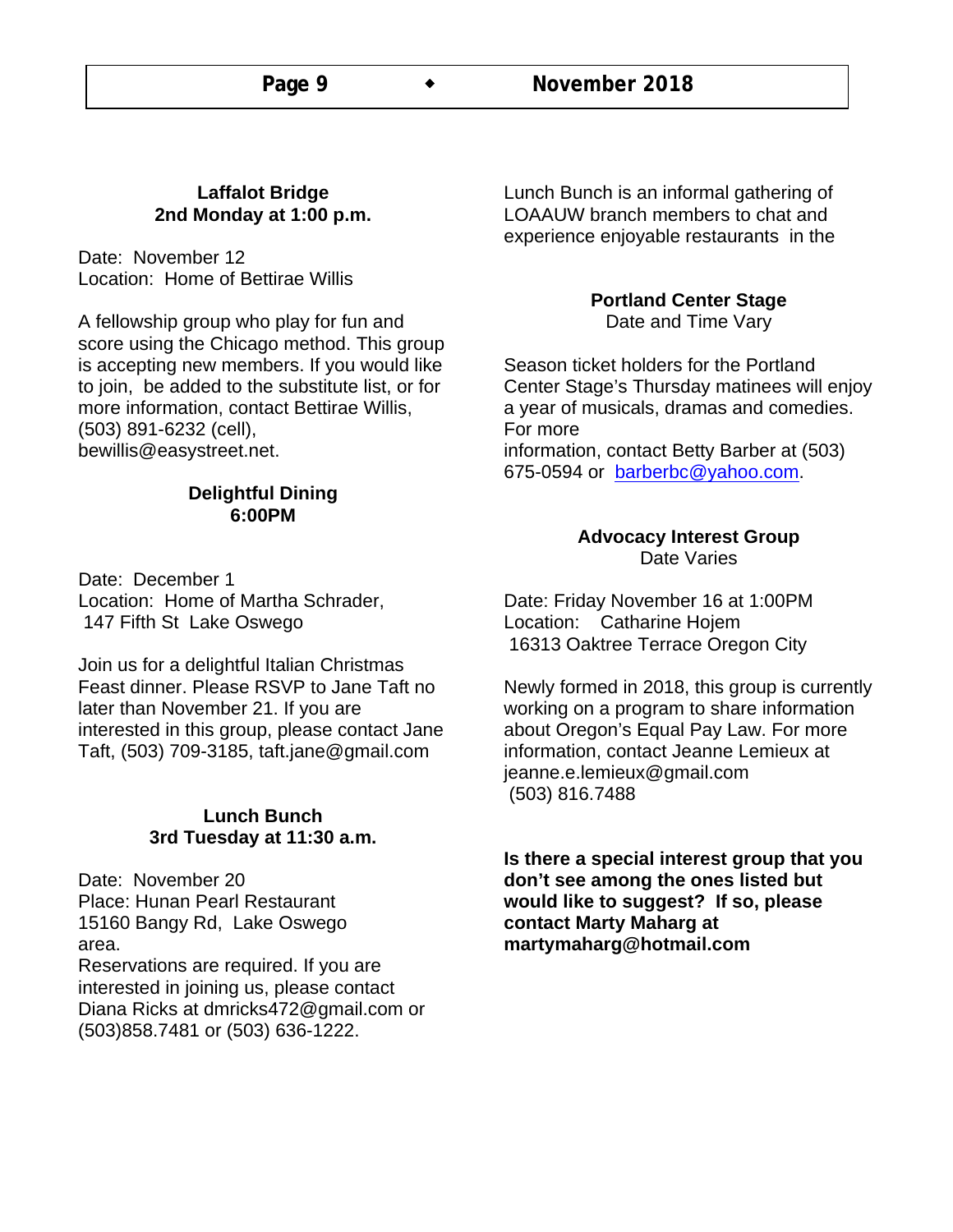| Page 10 |  | November 2018 |
|---------|--|---------------|
|---------|--|---------------|

г

| NOVEMBER 2018           |                                                                       |                                                                                  |                                    |                                           |                                                |                                           |
|-------------------------|-----------------------------------------------------------------------|----------------------------------------------------------------------------------|------------------------------------|-------------------------------------------|------------------------------------------------|-------------------------------------------|
| Sunday                  | Monday                                                                | <b>Tuesday</b>                                                                   | Wednesday                          | Thursday                                  | Friday                                         | Saturday                                  |
|                         |                                                                       |                                                                                  |                                    | $\mathbf 1$                               | $\overline{2}$                                 | $\overline{3}$                            |
| $\overline{\mathbf{4}}$ | 5                                                                     | $6\phantom{a}$<br><b>Board</b><br><b>Meeting</b><br>Vote - Ballots<br>due today! | $\overline{7}$                     | 8                                         | $\overline{9}$                                 | 10<br><b>Branch</b><br><b>Meeting</b>     |
| 11                      | 12<br><b>Non-Fiction</b><br><b>Books</b><br>Laffalot<br><b>Bridge</b> | 13                                                                               | 14<br>Murder by the<br><b>Book</b> | 15<br>Interpretive<br><b>Books</b>        | 16<br><b>Friday books</b><br>Advocacy<br>Group | 17                                        |
| 18                      | 19                                                                    | 20<br><b>Lunch Bunch</b>                                                         | 21                                 | 22                                        | 23                                             | 24                                        |
| $\overline{25}$         | $26\,$                                                                | 27<br>Fourth<br><b>Tuesday</b><br>books                                          | 28                                 | 29<br>Thursday<br>Evening<br><b>Books</b> | 30 <sup>°</sup>                                | December 1<br>Delightful<br><b>Dining</b> |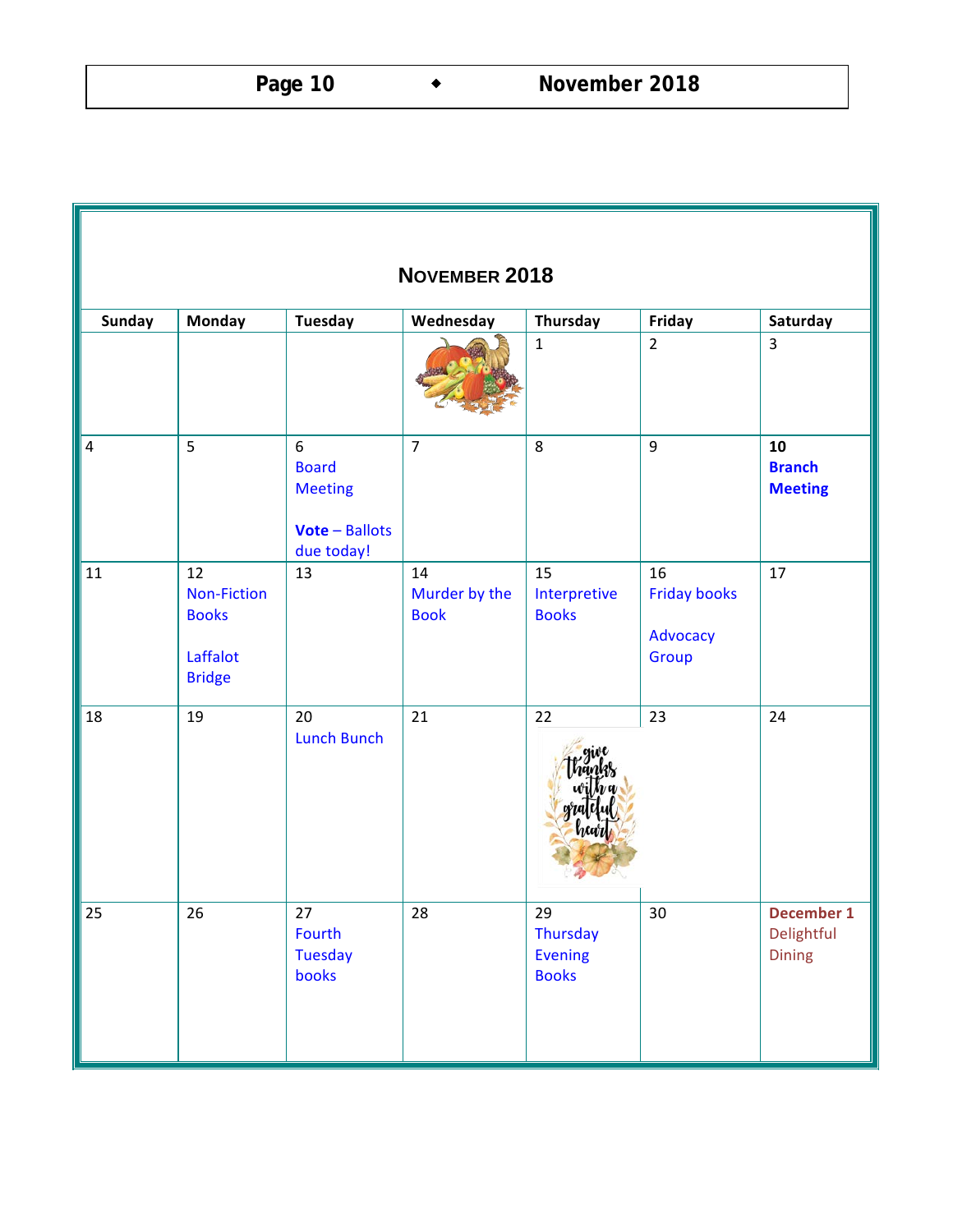|                                                |                                                                       |                                                  | DECEMBER 2018                      |                                           |                           |                                             |
|------------------------------------------------|-----------------------------------------------------------------------|--------------------------------------------------|------------------------------------|-------------------------------------------|---------------------------|---------------------------------------------|
| Sunday                                         | Monday                                                                | <b>Tuesday</b>                                   | Wednesday                          | Thursday                                  | Friday                    | Saturday                                    |
|                                                |                                                                       |                                                  |                                    |                                           |                           | $\mathbf{1}$<br>Delightful<br><b>Dining</b> |
| $\overline{2}$                                 | $\overline{3}$                                                        | $\overline{4}$<br><b>Board</b><br><b>Meeting</b> | 5                                  | $\boldsymbol{6}$                          | $\overline{7}$            | 8<br><b>Branch</b><br><b>Meeting</b>        |
| 9                                              | 10<br><b>Non-Fiction</b><br><b>Books</b><br>Laffalot<br><b>Bridge</b> | 11                                               | 12<br>Murder by the<br><b>Book</b> | 13                                        | 14<br>Advocacy<br>Group   | 15                                          |
| 16<br><b>Holiday Gala</b><br><b>Fundraiser</b> | 17                                                                    | 18<br><b>Lunch Bunch</b>                         | 19                                 | 20<br>Interpretive<br><b>Books</b>        | 21                        | 22                                          |
| 23                                             | 24                                                                    | 25                                               | 26                                 | 27<br>Thursday<br>Evening<br><b>Books</b> | 28<br><b>Friday books</b> | 29                                          |
| 30                                             | 31                                                                    |                                                  |                                    |                                           |                           |                                             |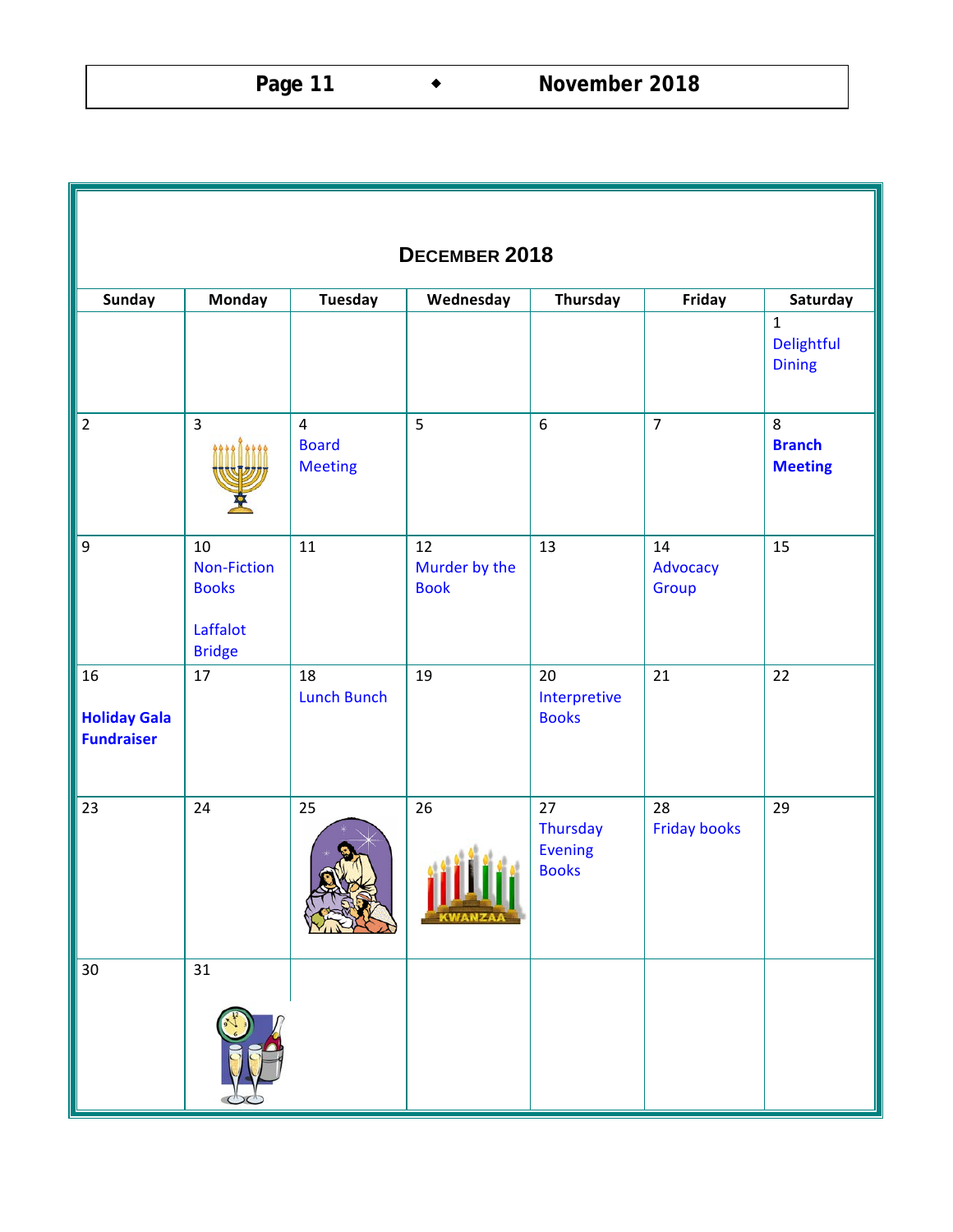### **LO AAUW FUNDS DONATION FORM**

National AAUW has a family of over 20 funds that promote AAUW's mission. While all of the funds appear on the donation page of their website, several of the larger funds are listed below. A donor designates which fund she wants at the time of her donation. National prefers donations to the General Foundation Support (#9110) which allows allocation to where funds are most needed but, of course, all donations are most welcome. All donations are tax-deductible.

#### **DONATING BY CREDIT CARD**

- 1. Go to AAUW.org and sign-in
- 2. Click on "DONATE" square on top of the Home Page
- 3. Complete the Donation Page on the website Nothing further needs to be done

#### **DONATING BY CHECK**

| NAME           |  |
|----------------|--|
| ADDRESS        |  |
| CITY/STATE/ZIP |  |

\$\_\_\_\_\_\_\_\_\_\_\_\_\_\_\_\_Donation Amount – Write check to AAUW FUNDS

Giving unrestricted gifts to AAUW FUNDS (#9110) provides support where needed most but you can choose a specific fund:

( ) #9110 General Foundation Support – Allocated where most needed

- ( ) #9170 Eleanor Roosevelt Fund Supports AAUW research studies
- ) #4337 Public Policy Fund Supports advocacy for laws fair to women
- $\Box$ ) #3999 Legal Advocacy Fund- Supports legal rights for those facing discrimination
- ( ) Please see National Website for additional funds there are over 20 Funds

Gifts of \$100-\$174 confer membership in the Oregon Century Club Gifts of \$175 and above confer membership in the Oregon Century Club Plus

Gifts of \$25 or more may be designated to honor a friend or loved one.

This gift is a memorial (deceased) to \_\_\_\_\_\_\_\_\_\_\_\_\_\_\_\_\_\_\_\_\_\_\_\_\_\_\_\_\_\_\_\_\_\_\_\_\_\_\_\_\_\_\_\_\_

This gift is a tribute (living) to \_\_\_\_\_\_\_\_\_\_\_\_\_\_\_\_\_\_\_\_\_\_\_\_\_\_\_\_\_\_\_\_\_\_\_\_\_\_\_\_\_\_\_\_\_\_\_\_\_\_\_\_

Acknowledgement should be sent to: Name

Adresss \_\_\_\_\_\_\_\_\_\_\_\_\_\_\_\_\_\_\_\_\_\_\_\_\_\_\_\_\_\_\_\_\_\_\_\_\_\_\_\_\_\_\_\_\_\_\_\_\_\_\_\_\_\_\_\_\_\_\_\_\_\_\_\_\_\_\_\_\_\_\_\_\_\_\_\_

**Please send this form and check to LO AAUW, PO Box 416, Marylhurst, Oregon 97036**

\_\_\_\_\_\_\_\_\_\_\_\_\_\_\_\_\_\_\_\_\_\_\_\_\_\_\_\_\_\_\_\_\_\_\_\_\_\_\_\_\_\_\_\_\_\_\_\_\_\_\_\_\_\_\_\_\_\_\_\_\_\_\_\_\_\_\_\_\_\_\_\_\_\_\_\_\_\_\_